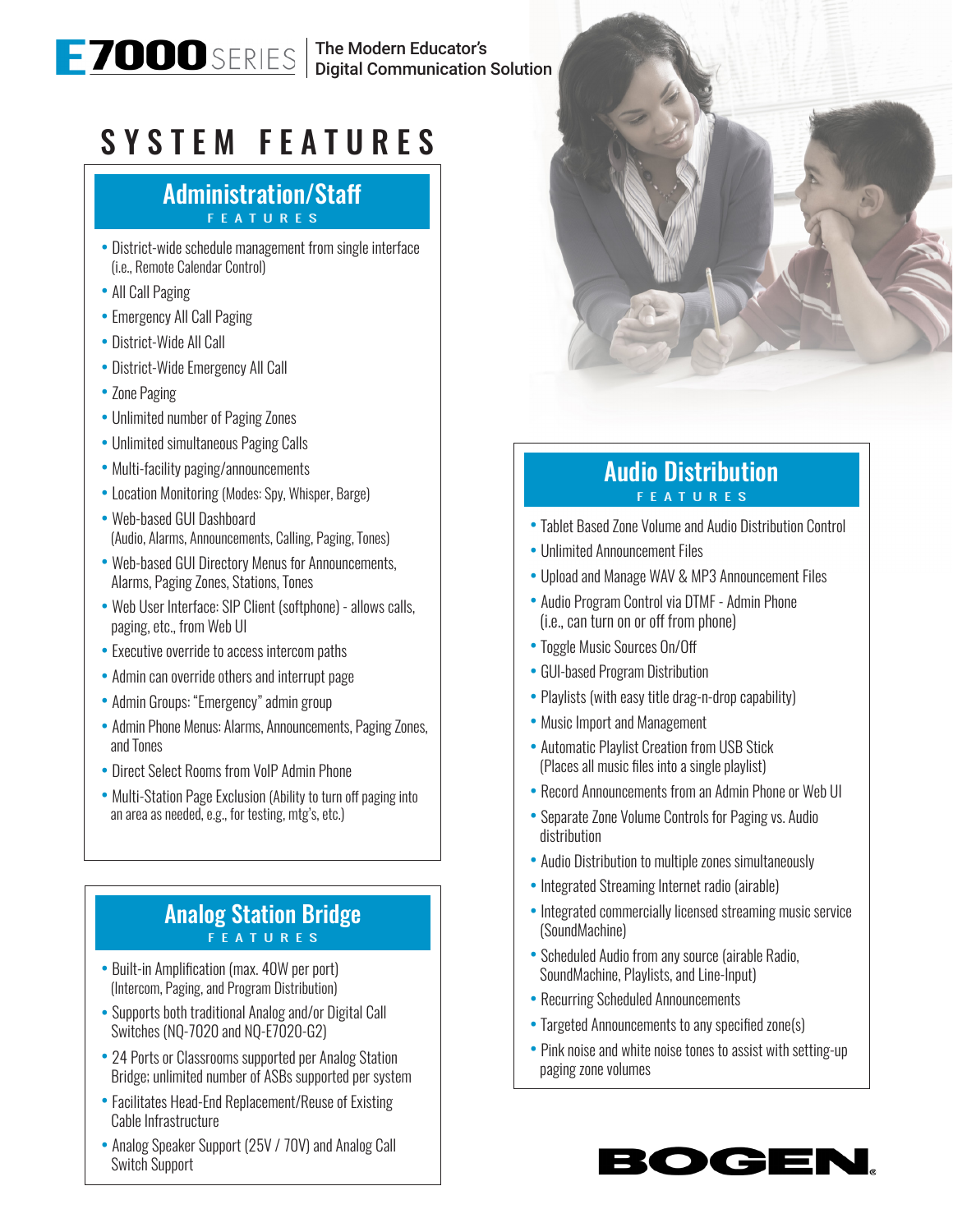#### Traditional Intercom **FEATURES**

- Unlimited System Capacity (The number of stations/ports on the system)
- Always an Answer (calls can be put into admin groups so call will always be answered)
- Intercom Call-in (From classroom call switch)
- Unlimited Simultaneous Intercom Calls Per Facility
- Priority Paging Mic (external Mic for emergency page)
- Unlimited Program Channels
- Unlimited Number of Class of Service (CoS) Profiles
- Unlimited Paging, Time, and Audio Zones
- Emergency Call-in (Emergency calls from classroom ring with special ring & alert)
- Call Assurance Audio File plays in room to confirm call (analogous to Call Assurance LED)
- 3 Call Priorities for Call Switch (Normal, Urgent, Emergency)
- Relay Input to trigger Events or Routines
- Relay Driver Output Controls (Used to control events, e.g., open door, turn on lights, etc.)
- Emergency Call from Normal Call Switch (If call is in progress, it can be escalated to emergency status)
- Transfer Call from Room Speaker to Room Phone (Call to ceiling speaker can be dropped to the phone for privacy)
- Change/Modify Preannounce Tone
- Create Text-To-Speech Based Annoucements (Optional)
- Legacy Analog Amplifier Support
- Page Stacking / Queuing
- Ambient Noise Sensing (requires one or more NQ-GA10P) paired with a ANS500M)

#### IP Phone Support FEATURES

- VoIP Admin Phone (NQ-T1100) with Customizable Phone Button Placement via the Nyquist GUI
- VoIP Staff/Classroom Phone (NQ-T1000)
- Support for third party ATA devices for FXO and FXS connections with custom configurations for FXS operation for feature like Off-Hook Ring Down

#### Event Schedules & Master Clocks FEATURES

- 72-Hour Backup Bell Schedule
- Powerful, Innovative Web-based Scheduling Interface
- Activate a Routine in Conjunction with a Scheduled Event
- Execute Any Routine Action when a selected schedule is activated
- Conditional Execution of Routine Actions Based on User-Supplied Statements/Parameters
- Scheduled Volume Level changes via Routines
- Master Clock Capability
- Unlimited Number of Holiday Schedules (Ability to change Event Schedules so that tones and bells don't disturb surrounding areas when school is not in session)
- Ability to Sync to External Master Clock with I/O Contact Closure
- NTP Server Support (ability to act as or sync an externa NTP Server)
- Unlimited Event Schedules (Restricted Edit & View by User Role)
- Unlimited Scheduled Events
- Ability to Import/Export Holiday Schedules
- Monthly Calendar Views
- Tones: Generate/Create Tones, Upload Tones, Manage Tones

#### Networked Audio Power Amplifier Support FEATURES

- Gen2 Amplifier Support (NQ-A2xxx-G2/NQ-A4xxx-G2)
- 4-Ch. x60W, x120W, and x300W models available
- 2-Ch. x60W, x120W, and x300W models available
- Public Address Mixer/Amplifiers NQ-PA120/240/600
- Integrated Pro-Audio Digital Signal Processing
- Enhanced DSP Controls
- 20W PoE+ Plenum-Rated Amplifier Module with Line Output

#### I/O Related Equipment **FEATURES**

- Networked Matrix Mixer Pre-Amp with Pro-Audio DSP (NQ-P0100) (External MIC, AUX, & Digital Audio Support)
- Networked I/O Controller (NQ-E7010) (8 Inputs/8 Outputs per I/O Controller)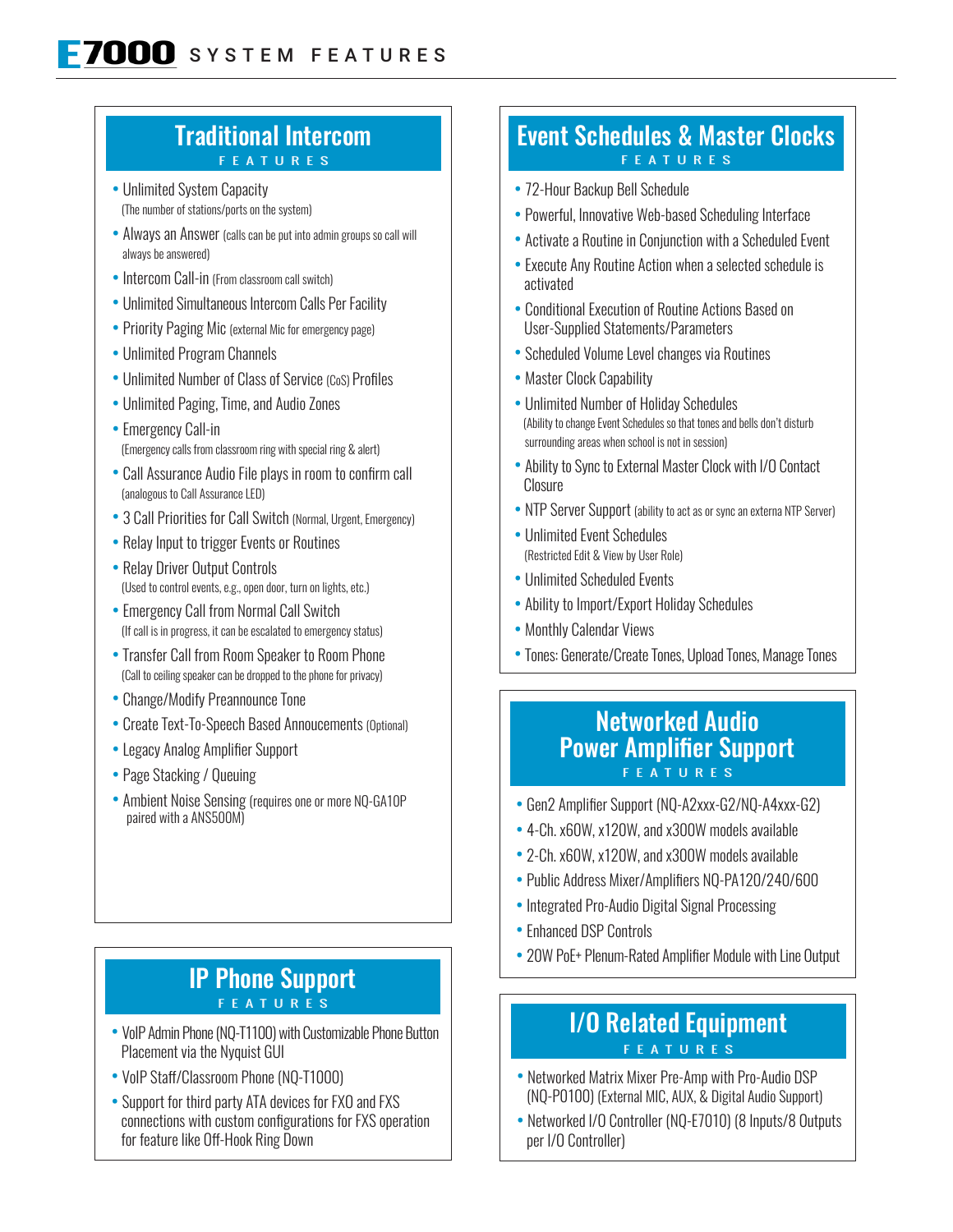#### Configuration & Maintenance FEATURES

- System Controller with pre-installed OS & E7000 application software
- Embedded Nyquist DHCP Server Support
- Ability to Create Self-Signed Bogen Root SSL Certificate
- Automatic server software/firmware check and download
- Wizard-Based System Setup & Configuration (when using the NQ-SYSCTRL Nyquist System Controller)
- Web GUI Programming and Diagnostics (Ability to program and test from anywhere)
- Log File Viewing and Export (Server and System)
- Web GUI Station Status (Real-time status of VoIP devices)
- System Backup/Restore
- Automated/Scheduled System Backup
- GUI-based System Status (Current operations displayed on Dashboard)
- Monitoring of Server Status via SNMP
- Unlimited Definitions of Users, Roles, and Permissions
- Software Adjustable Paging Zone Volume
- Device & Station Supervision (with Dashboard Notifications and Email Alerts)
- Automatic update of Appliance Firmware (to match server S/W version)

#### IP Speaker Support FEATURES

- Digital Call Switches (NQ-E7020 and NQ-E7020-G2)
- VoIP Ceiling Speaker w/Talkback (NQ-S1810CT and NQ-S1810CT-G2)
- VoIP Wall Baffle Speaker w/Talkback (NQ-S1810WT and NQ-S1810WT-G2)
- CAN Bus Device Support (e.g., NQ-E7020 DCS)
- PoE Plenum-Rated VoIP Intercom Module (NQ-GA10P) (Turns any speaker into a VoIP talkback speaker)
- PoE Plenum-Rated VoIP Intercom Module with HDMI output (NQ-GA10PV) (Turns any 8-ohm speaker into a VoIP talkback speaker and HDMI-capapble TVs/monitors into combo clock/ message displays)

#### Security & Safety FEATURES

- Automatic Failover option for Nyquist Server
- Backup Paging via NQ-T1100 Admin Phones
- Clock/Messaging Display capability with NQ-GA10PV
- Expanded Routine API Parameters for 3rd Party Integrations
- Enhanced Routine API Authentication
- Routines (allow automatically launching of a sequence of actions, that the Nyquist system executes as a result of a "triggering" system event or manual input. Routines can support your crisis plans for situations such as school lockdown, weather events, or emergency evacuation.)
- Emergency Check-In feature that can be used for lockdowns
- Check-in status displayed via GA10PV driven monitor
- Alert Filters to display specific Emergency Alert System (EAS) events on the video displays connected to the NQ-GA10PV
- Pop up of a room's video feed via the Maps view (using standard camera URLs)
- Optional password protection for all-call paging, emergency all-call paging, multi-site paging, facility paging, zone paging, alarms, and tones.
- Play Pre-Recorded Message with Contact Closure (via NQ-E7010 I/O Controller program logic)
- Speed-Dial Access to Common System Features (Used to make system easy to use for Administrators)
- Input contact Closure Puts System Into Page Exclusion Mode (via NQ-E7010 I/O Controller program logic)
- Output Contact Closure Triggers an External Event (via output relay control on the NQ-E7010 I/O Controller)
- Input Contact Closure Triggers an Internal Event (via NQ-E7010 I/O Controller program logic)
- Call Recording and Playback (911, Emergency, Normal)
- Emergency Page with Pre-Programmed Messages (WAV, MP3) (ex. "There is a Fire Emergency, please exit building, this is not a drill.")
- Interactive Map-Based Paging and Intercom (hierarchical drill-down views of multiple maps - including across multiple facilities)
- Text-to-Speech Based Announcements (optional feature) (Copy & paste-in complex emergency notifications & instructions)
- Routines API to Integrate with Security/Access Control Systems (optional feature)